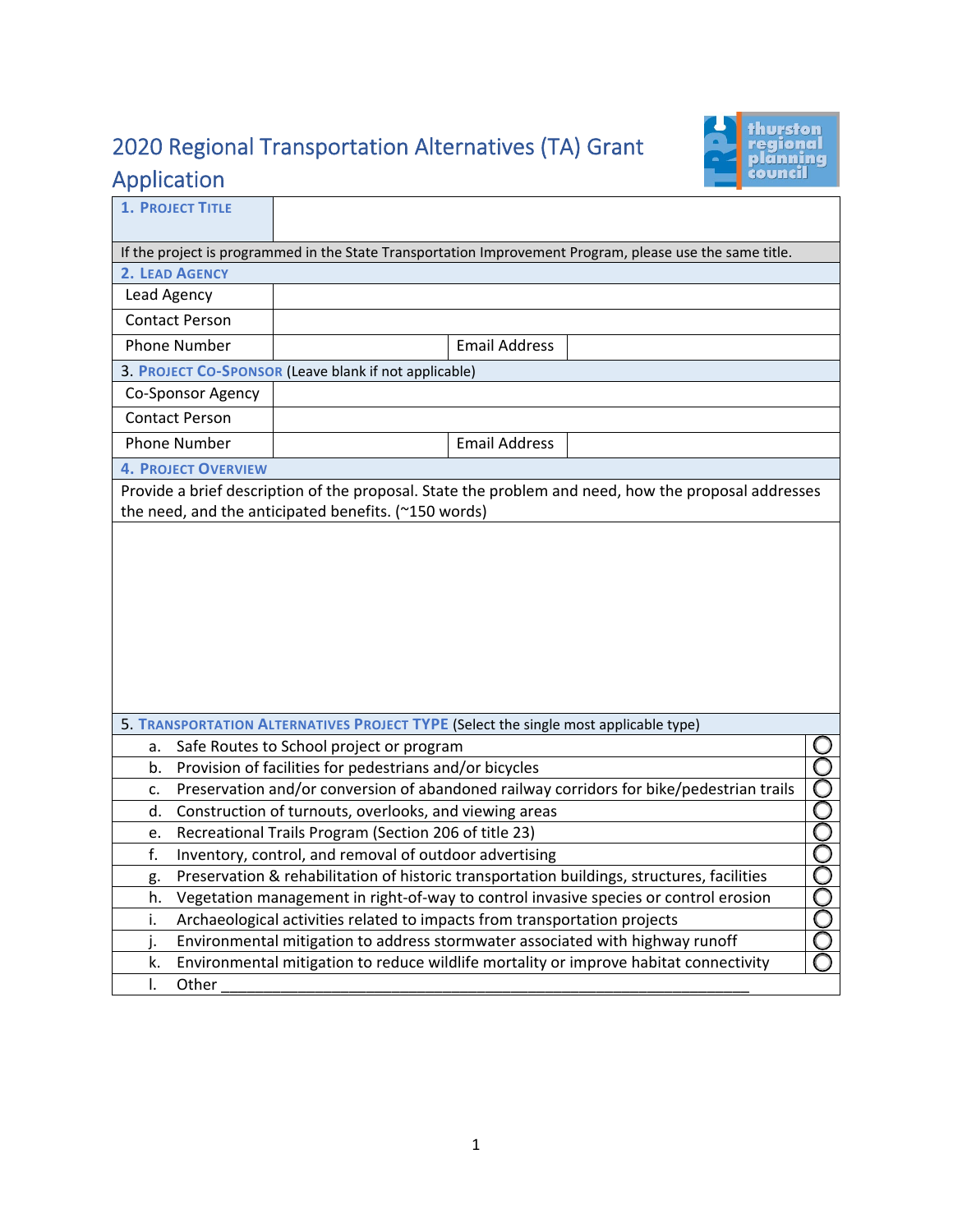| 6. SUMMARY DETAILS (complete the section that best matches your project type)                                                                                                                                                        |                                                            |                |            |           |                                                                                                                 |
|--------------------------------------------------------------------------------------------------------------------------------------------------------------------------------------------------------------------------------------|------------------------------------------------------------|----------------|------------|-----------|-----------------------------------------------------------------------------------------------------------------|
| <b>CONSTRUCTION PROJECT</b>                                                                                                                                                                                                          |                                                            |                |            |           |                                                                                                                 |
| Project Location                                                                                                                                                                                                                     |                                                            |                |            |           |                                                                                                                 |
| Limits                                                                                                                                                                                                                               |                                                            |                |            |           |                                                                                                                 |
| Project Length                                                                                                                                                                                                                       |                                                            |                |            |           |                                                                                                                 |
| <b>ALL OTHER PROJECT TYPES</b>                                                                                                                                                                                                       |                                                            |                |            |           |                                                                                                                 |
| Project Location                                                                                                                                                                                                                     |                                                            |                |            |           |                                                                                                                 |
| Duration of Project                                                                                                                                                                                                                  |                                                            |                |            |           |                                                                                                                 |
|                                                                                                                                                                                                                                      |                                                            |                |            |           | 7. PROPOSAL PRIORITY (If submitting more than one proposal for TA funds, indicate the priority of this proposal |
| compared to others)                                                                                                                                                                                                                  |                                                            |                |            |           |                                                                                                                 |
| Q <sub>1</sub>                                                                                                                                                                                                                       |                                                            | Q <sub>2</sub> |            |           | Q <sub>3</sub>                                                                                                  |
|                                                                                                                                                                                                                                      | $\square$ Check if this project is a contingency proposal  |                |            |           |                                                                                                                 |
|                                                                                                                                                                                                                                      | 8. YEAR OF OBLIGATION (Select the preferred year the phase |                |            |           | <b>9. ADVANCE CONSTRUCTION (AC)*</b>                                                                            |
| will obligate)                                                                                                                                                                                                                       |                                                            |                |            |           |                                                                                                                 |
| Year                                                                                                                                                                                                                                 | Study/Program                                              | PE             | <b>ROW</b> | <b>CN</b> | Are you able to obligate this project using                                                                     |
| 2021                                                                                                                                                                                                                                 | O                                                          | $\circ$        | O          | $\circ$   | <b>Advance Construction?</b>                                                                                    |
| 2022                                                                                                                                                                                                                                 | O                                                          | O              | O          | O         | $Q$ Yes $Q$ No                                                                                                  |
| 2023                                                                                                                                                                                                                                 | $\bullet$                                                  | $\circ$        | $\circ$    | $\circ$   | Use the space below to provide any<br>relevant information on obligation, AC                                    |
| 2024                                                                                                                                                                                                                                 | O                                                          | $\circ$        | $\circ$    | $\circ$   | timing, or preferences.                                                                                         |
| 2025                                                                                                                                                                                                                                 | O                                                          | $\circ$        | $\circ$    | $\circ$   |                                                                                                                 |
|                                                                                                                                                                                                                                      |                                                            |                |            |           |                                                                                                                 |
| *AC allows applicants to obligate a project prior to available funding for reimbursement of eligible expenses.<br>Selecting the AC option does not guarantee this option will be available. AC is evaluated on a case by case basis. |                                                            |                |            |           |                                                                                                                 |
| <b>9. FUNDS FOR PROJECT COMPLETION</b>                                                                                                                                                                                               |                                                            |                |            |           |                                                                                                                 |
| 9a. Has this project previously received federal funding through TRPC or other grant programs?<br>OYes ONo                                                                                                                           |                                                            |                |            |           |                                                                                                                 |
| 9b. If Yes, please indicate which phases were completed with previous grant awards.                                                                                                                                                  |                                                            |                |            |           |                                                                                                                 |
| ○Planning/Study/Program ○Preliminary Engineering ○Right-of-Way ○Other                                                                                                                                                                |                                                            |                |            |           |                                                                                                                 |
| 9c. Will the requested grant funds allow the applicant to successfully complete the project?                                                                                                                                         |                                                            |                |            |           |                                                                                                                 |
| $\bigcirc$ Yes $\bigcirc$ Other phases will require additional funding $\bigcirc$ Funding supports an ongoing program                                                                                                                |                                                            |                |            |           |                                                                                                                 |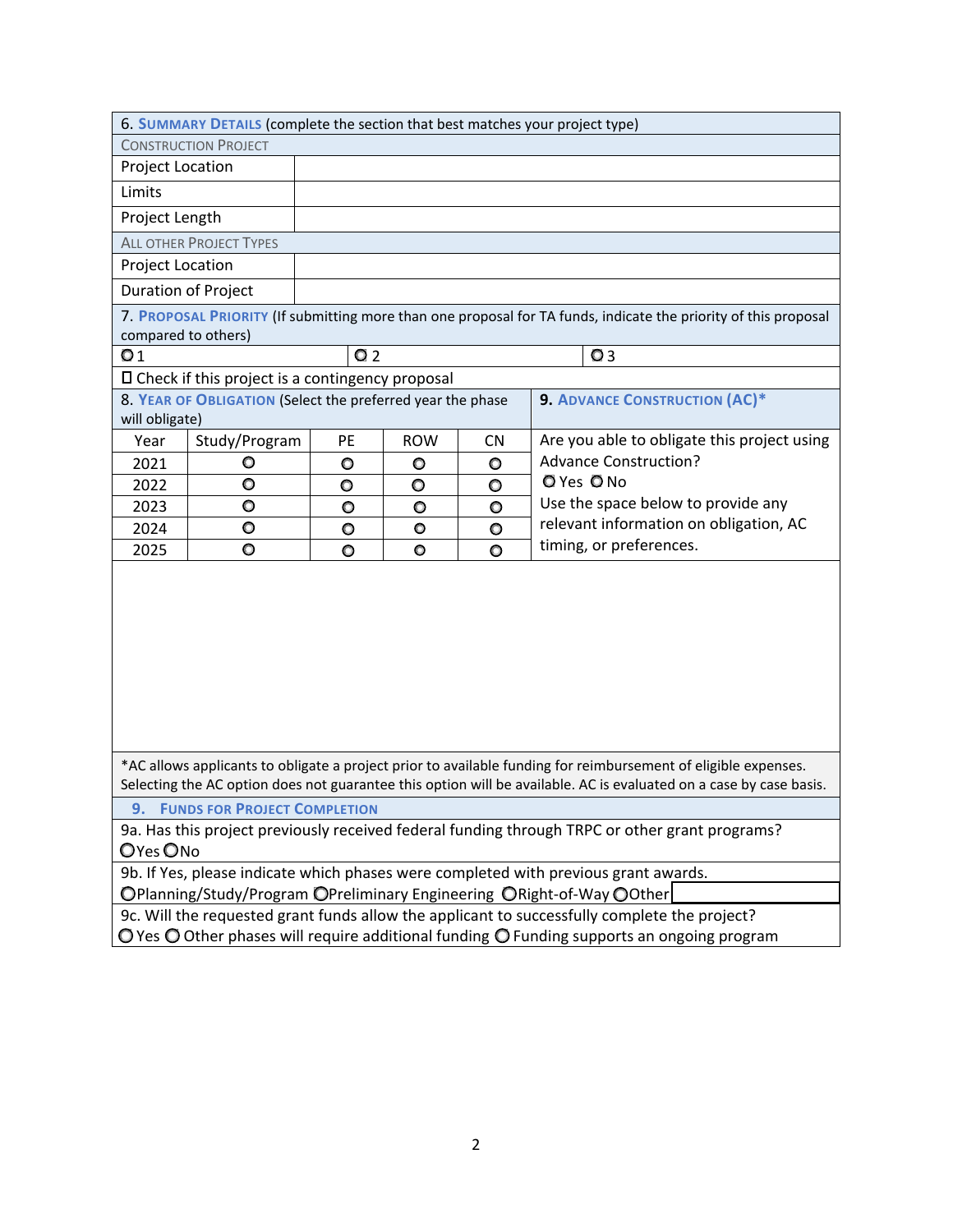| <b>10. PROJECT PHASING AND COSTS</b>                                                                                                                               |                                                                                            |                                                           |               |                         |  |
|--------------------------------------------------------------------------------------------------------------------------------------------------------------------|--------------------------------------------------------------------------------------------|-----------------------------------------------------------|---------------|-------------------------|--|
| Select the applicable project phases and specify their costs for this proposal.                                                                                    | Cost                                                                                       |                                                           |               |                         |  |
|                                                                                                                                                                    | Preliminary Engineering/Design                                                             |                                                           |               | \$                      |  |
| <b>CONSTRUCTION</b>                                                                                                                                                | Right-of-Way                                                                               |                                                           |               | $\overline{\xi}$        |  |
|                                                                                                                                                                    | Construction                                                                               |                                                           |               | $\overline{\xi}$        |  |
| PROGRAMS AND OTHER<br><b>PROJECTS</b>                                                                                                                              | Planning, Study, or Program/Services                                                       |                                                           |               | \$                      |  |
| Total Project cost (Sum of all phases identified above)                                                                                                            |                                                                                            | \$0.00                                                    |               |                         |  |
| <b>11. TA FUNDING REQUEST AND MATCHING REVENUES</b>                                                                                                                |                                                                                            |                                                           |               |                         |  |
| *Applicants must provide a minimum 13.5% non-federal share to federal share.<br>Federal share cannot exceed 86.5% of total project cost. See example on the right. | Non-federal share: \$13,500<br>Federal TA Funds: \$86,500<br>Total Project Cost: \$100,000 |                                                           |               |                         |  |
|                                                                                                                                                                    |                                                                                            | Local funding or other sources                            |               | $\overline{\xi}$        |  |
|                                                                                                                                                                    |                                                                                            |                                                           | State funding | \$                      |  |
|                                                                                                                                                                    |                                                                                            | <b>Federal TA Request</b><br><b>Total Project Revenue</b> |               | $\zeta$                 |  |
|                                                                                                                                                                    |                                                                                            | $\ddot{\varsigma}$<br>0.00                                |               |                         |  |
| <b>12. MATCHING FUND DETAILS</b>                                                                                                                                   |                                                                                            |                                                           |               |                         |  |
| 12a. Please itemize the source, status, and amount of all matching funds.                                                                                          |                                                                                            |                                                           |               |                         |  |
| Source of Funds                                                                                                                                                    |                                                                                            | <b>Current Status</b><br>(secure or unsecure)             |               | Amount                  |  |
|                                                                                                                                                                    |                                                                                            |                                                           |               | \$                      |  |
|                                                                                                                                                                    | $\overline{\boldsymbol{\zeta}}$                                                            |                                                           |               |                         |  |
|                                                                                                                                                                    |                                                                                            |                                                           |               | $\overline{\xi}$        |  |
|                                                                                                                                                                    |                                                                                            |                                                           |               | $\overline{\mathsf{S}}$ |  |
| 12b. Do any matching funds pose limitations on the timing of project obligation?                                                                                   |                                                                                            |                                                           |               |                         |  |
| OYes; ONo                                                                                                                                                          |                                                                                            |                                                           |               |                         |  |
| If yes, please provide comments below.                                                                                                                             |                                                                                            |                                                           |               |                         |  |
| Comments on matching fund limitations, if applicable (~150 words).                                                                                                 |                                                                                            |                                                           |               |                         |  |
|                                                                                                                                                                    |                                                                                            |                                                           |               |                         |  |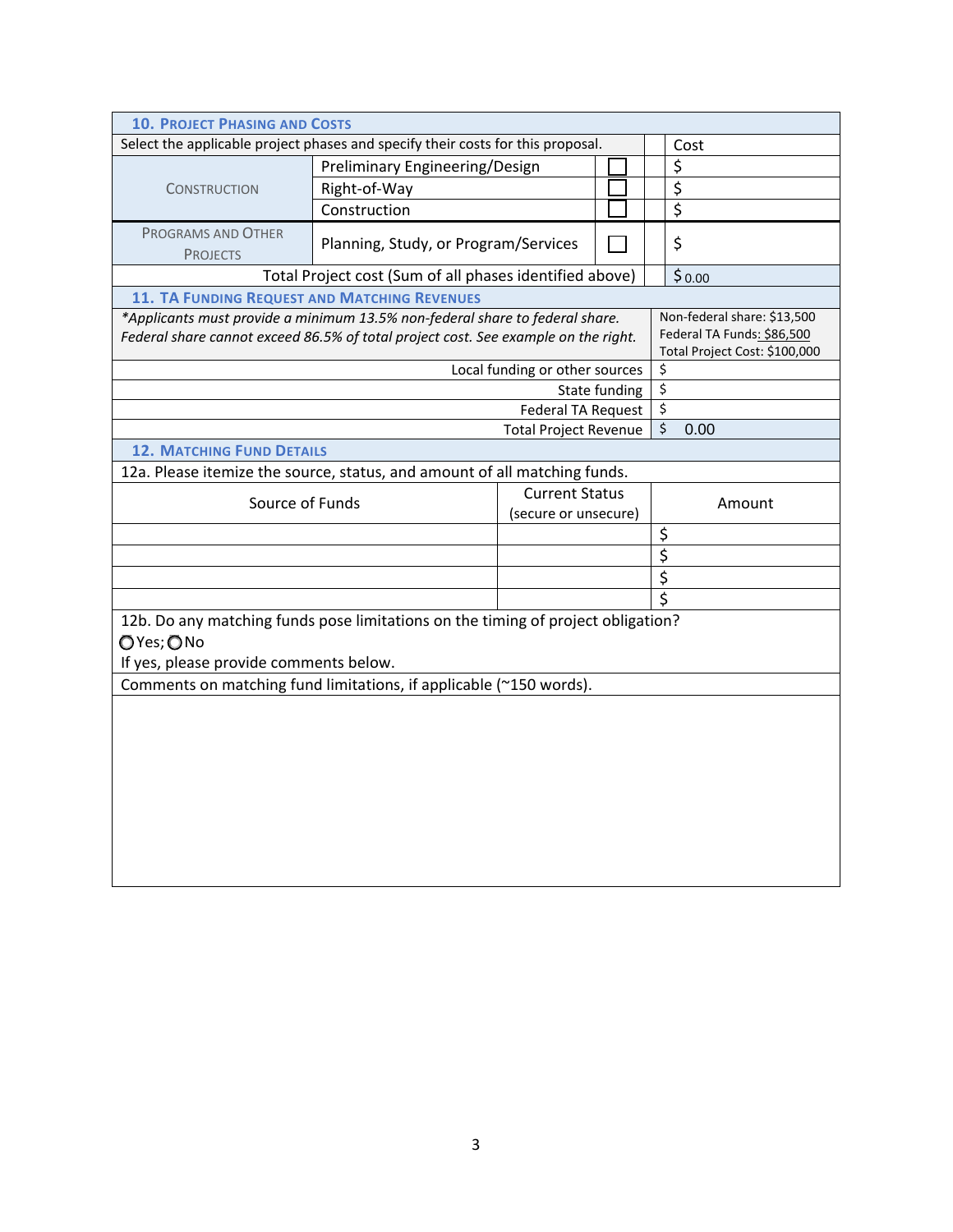**13. CONSTRUCTION AND RIGHT‐OF‐WAY PROJECT READINESS**

13a. DESIGN COMPLETENESS (enter completed or target completion dates)

Preliminary Engineering

NEPA Approval

13b. RIGHT-OF-WAY COMPLETENESS (enter completed or target completion dates). Use the space below

to provide additional details, if necessary.

■Right-of-Way is not required

Right‐of‐Way acquisition

Relocation Plan

Approved Right‐of‐Way Plan

Right‐of‐Way Cost Estimate or True Cost Estimate

Use the space below to provide any relevant right-of-way information (~150 words).

**14. PROJECT DESCRIPTION DETAILS**

14a. PROJECT NEED— For all project types, describe the need and current conditions or deficiencies to be addressed. (~300 words).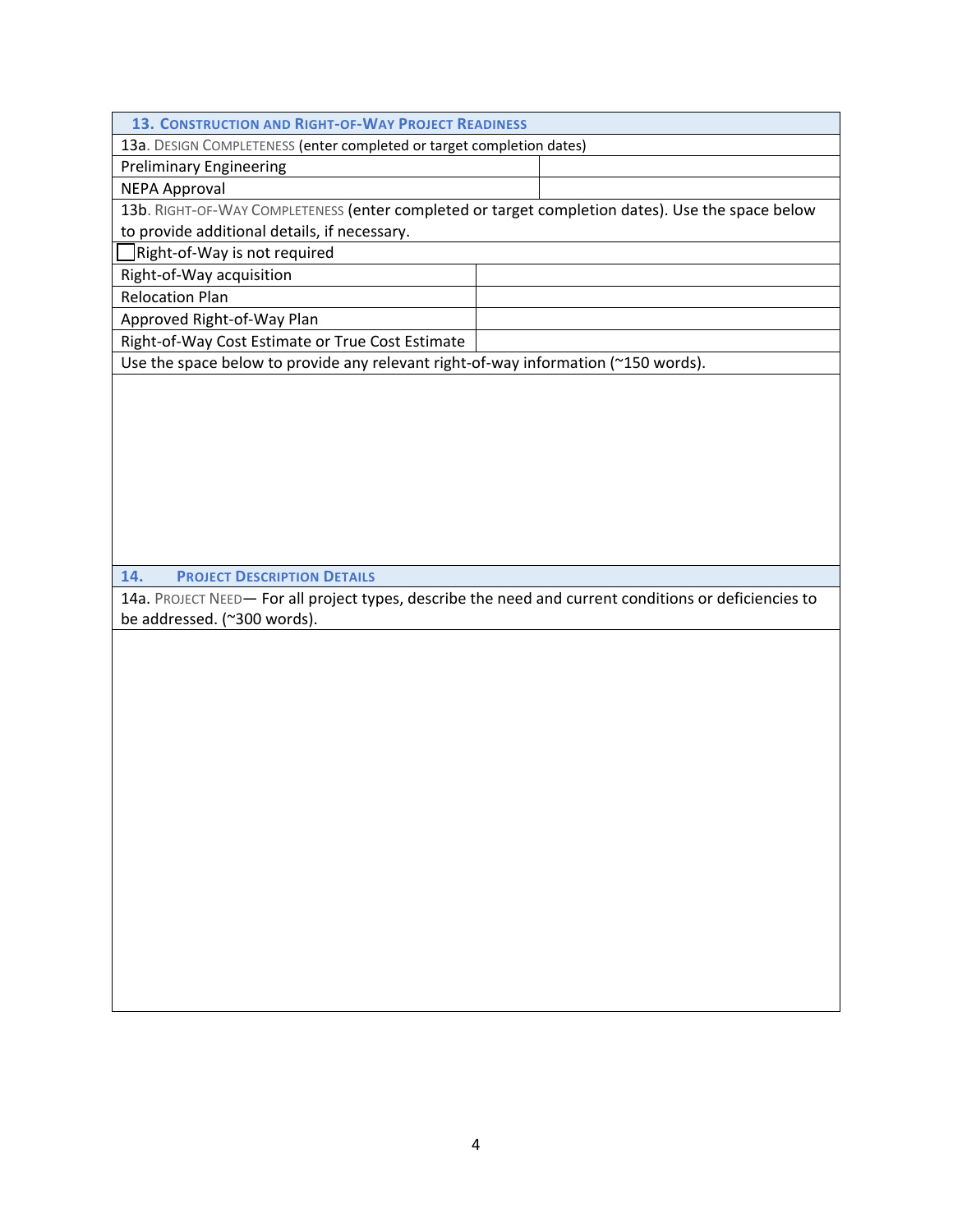| 14b. SCOPE OF WORK- Succinctly describe the overall scope of the project: 1) Construction projects-    |
|--------------------------------------------------------------------------------------------------------|
| include all the types of transportation facilities and infrastructure the project will address and the |
| proposed phase deliverables and the anticipated deliverables when fully completed; 2) For programs,    |
| describe the type of services or programs that will be delivered (~300 words).                         |
|                                                                                                        |
|                                                                                                        |
|                                                                                                        |
|                                                                                                        |
|                                                                                                        |
|                                                                                                        |
|                                                                                                        |
|                                                                                                        |
|                                                                                                        |
|                                                                                                        |
|                                                                                                        |
|                                                                                                        |
|                                                                                                        |
|                                                                                                        |
|                                                                                                        |
|                                                                                                        |
|                                                                                                        |
|                                                                                                        |
| <b>15. ENVIRONMENTAL SUSTAINABILITY</b>                                                                |
|                                                                                                        |
|                                                                                                        |
| Skip this question if not applicable.                                                                  |
| 15a. DESIGN ELEMENTS-For construction projects, does this project mitigate or minimize the             |
| environmental impacts beyond current design standards? Check all that apply. Use the 'Other' box       |
| below to provide additional details, if necessary.                                                     |
|                                                                                                        |
| Low Impact Development Best Management Practices                                                       |
| Use of drought resistant vegetation/landscaping                                                        |
| Includes terrestrial or stream or wetland habitat restoration (such as fish passage barrier removal)   |
| Flood mitigation                                                                                       |
| Use of LED lighting                                                                                    |
| Use of Solar-powered lighting or signage                                                               |
| Other (describe other sustainability benefits or use the space below to provide additional details for |
| any elements checked above ~150 words).                                                                |
|                                                                                                        |
|                                                                                                        |
|                                                                                                        |
|                                                                                                        |
|                                                                                                        |
|                                                                                                        |
|                                                                                                        |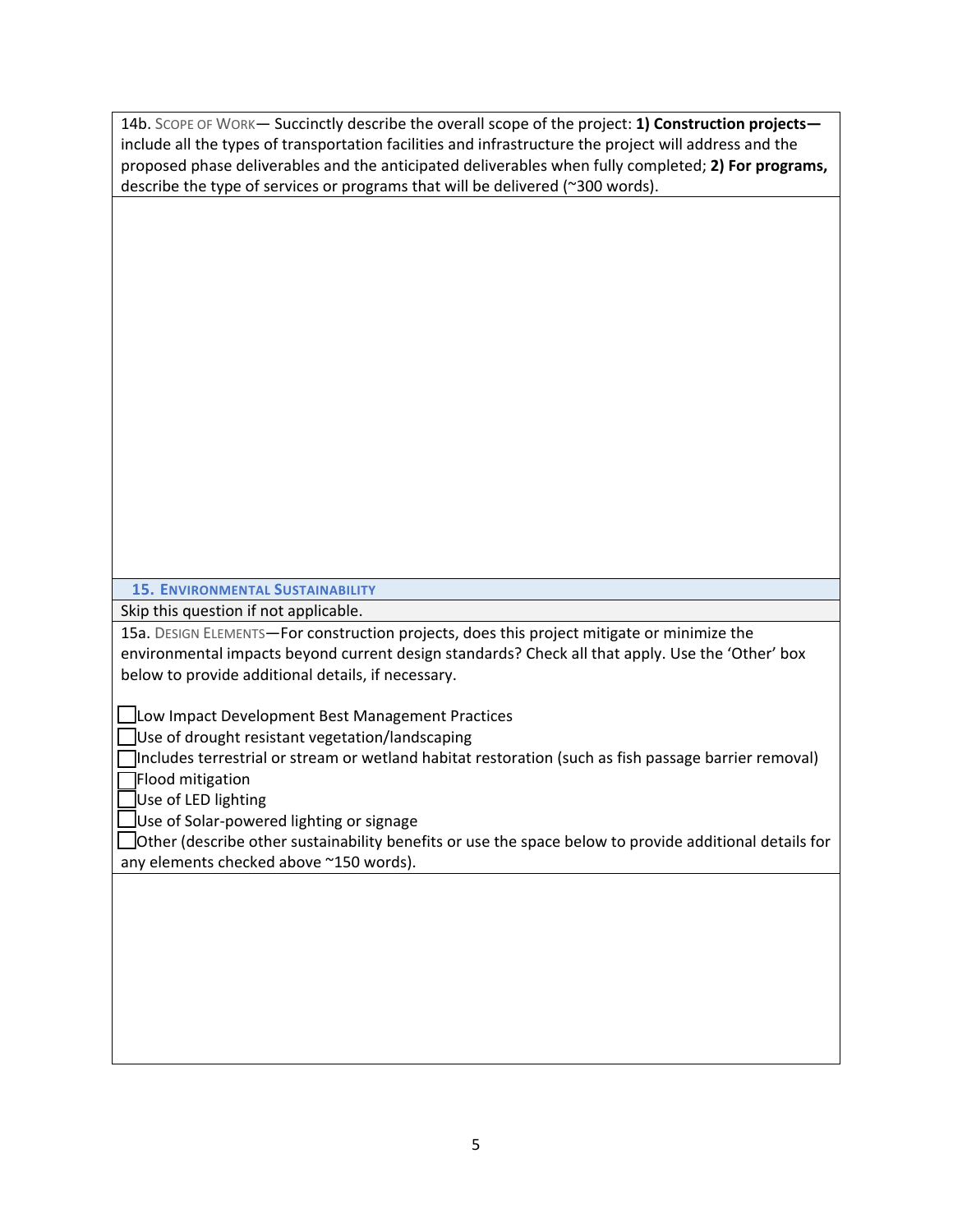15b. GREENHOUSE GAS EMISSIONS REDUCTION— After application submission, TRPC will assist applicants with calculating the estimated reduction in emissions for each source shown below.

| Source                                                                                   | Estimated reduction expressed in average kg/day* |  |  |
|------------------------------------------------------------------------------------------|--------------------------------------------------|--|--|
| <b>Particulate Matter 2.5</b>                                                            |                                                  |  |  |
| Particulate Matter 10                                                                    |                                                  |  |  |
| Carbon dioxide                                                                           |                                                  |  |  |
| Ozone                                                                                    |                                                  |  |  |
| *Applicants may be required to provide TRPC data to perform the analysis, if applicable. |                                                  |  |  |

**16. BICYCLE AND PEDESTRIAN MOBILITY AND CONNECTIVITY**

Skip question 17 if your project doesn't address bicycle or pedestrian elements.

16a. BICYCLE AND PEDESTRIAN MOBILITY—Describe how the project will improve access for bicycle and/or pedestrian transportation. (~150 words).

16b. NETWORK CONNECTIVITY—Detail how the project will provide greater network connectivity or services that connect people by bicycling and/or walking to schools, parks, commercial centers, and other desirable community destinations. (~150 words)

16c. REGIONAL TRAIL SYSTEM ADVANCEMENT— Describe how the project advances regional shared-use path goals and objectives included in the Thurston Regional Trails Plan (~150 words).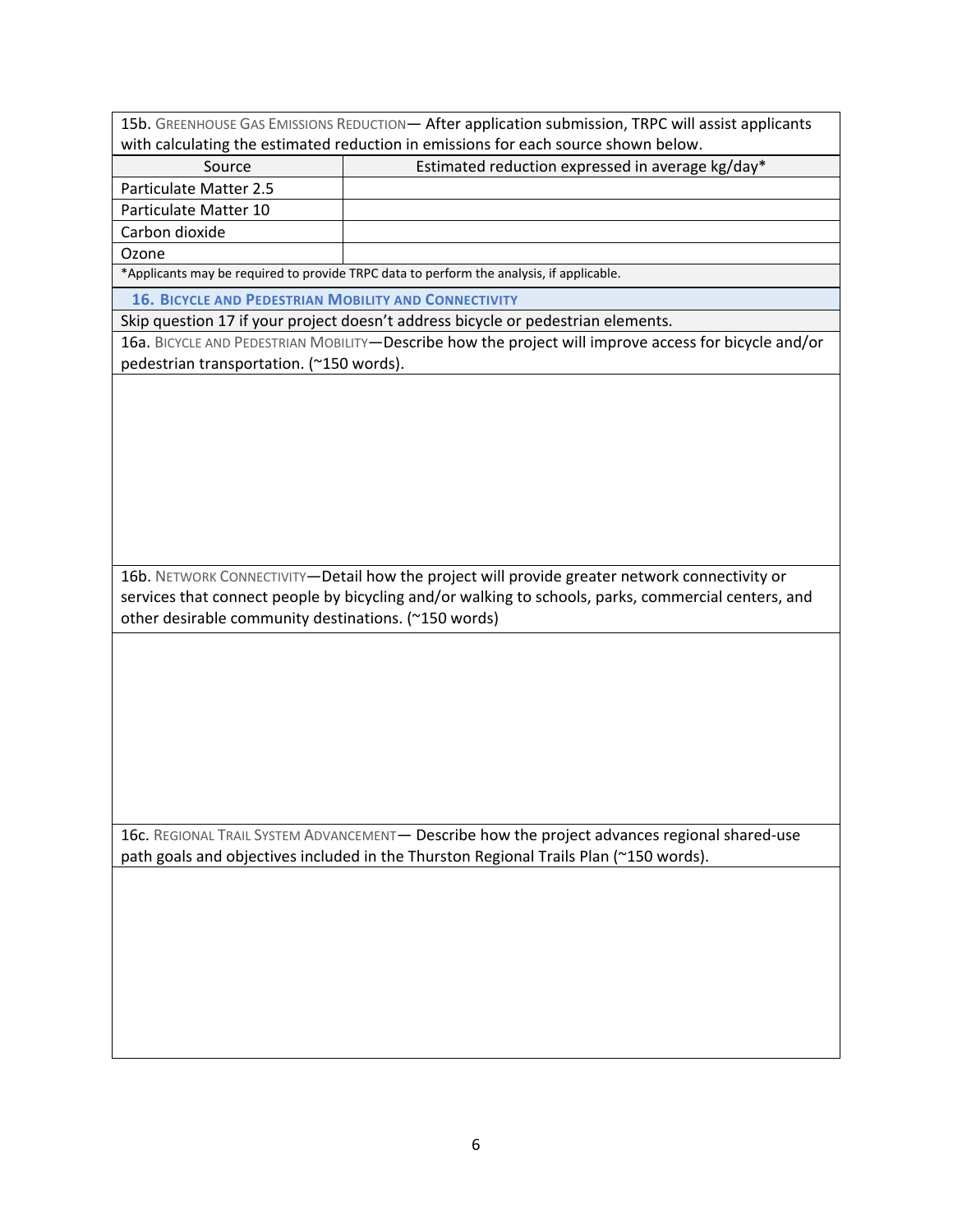**17. SUSTAINABLE THURSTON**

*Sustainable Thurston Water Quality Target*—Protect small stream basins that are currently ranked as "Intact" or "Sensitive." Improve and restore as many as possible "Impacted" stream basins.

Refer to the Thurston County Basins Current Conditions Assessment Map for question 17a: https://www.trpc.org/881/Application‐Materials

17a. STREAM BASIN LOCATION-Is the project located within a stream basin ranked as "intact," "sensitive," or "impacted?"

Q Yes ONo

17b. STORMWATER MANAGEMENT STRATEGY—If applicable, describe how the project supports Sustainable Thurston's priority goal to protect the Puget Sound, local streams, lakes, and groundwater through stormwater management activities. (~150 words)

17c. FISH AND WILDLIFE MITIGATION— If applicable, describe how the project reduces wildlife mortality and improves habitat connectivity. (~150 words)

18. **EQUITY**— Based on the project location\*, refer to the TRPC Title VI maps to enter values for each of the criteria shown below. Link to maps: https://www.trpc.org/881/Application‐Materials

| Age 65 or Older                                                                                                  | Limited English<br>Proficiency | <b>Minority Population</b> | Poverty Rate       |  |
|------------------------------------------------------------------------------------------------------------------|--------------------------------|----------------------------|--------------------|--|
| 10.0 % or less                                                                                                   | 2.0% or less                   | <b>Q</b> 10.0 % or less    | O5.0% or less      |  |
| $0$ 10.1 - 15.0%                                                                                                 | $Q$ 2.1 - 5.0%                 | $Q$ 10.1 - 20.0%           | $Q_{5.1 - 10.0\%}$ |  |
| $0$ 15.1 - 20.0%                                                                                                 | $① 5.1 - 10.0%$                | $Q$ 20.1 - 30.0%           | $Q$ 10.1 - 15.0%   |  |
| $Q$ 20.1 - 25%                                                                                                   | More than 10%                  | $Q$ 30.1 - 40%             | $Q$ 15.1 - 20%     |  |
| O More than 25%                                                                                                  |                                | O More than 40%            | OMore than 20%     |  |
| *If the project limits extend beyond one census tract, indicate the values of the census tract where the project |                                |                            |                    |  |
| will have the greatest impact.                                                                                   |                                |                            |                    |  |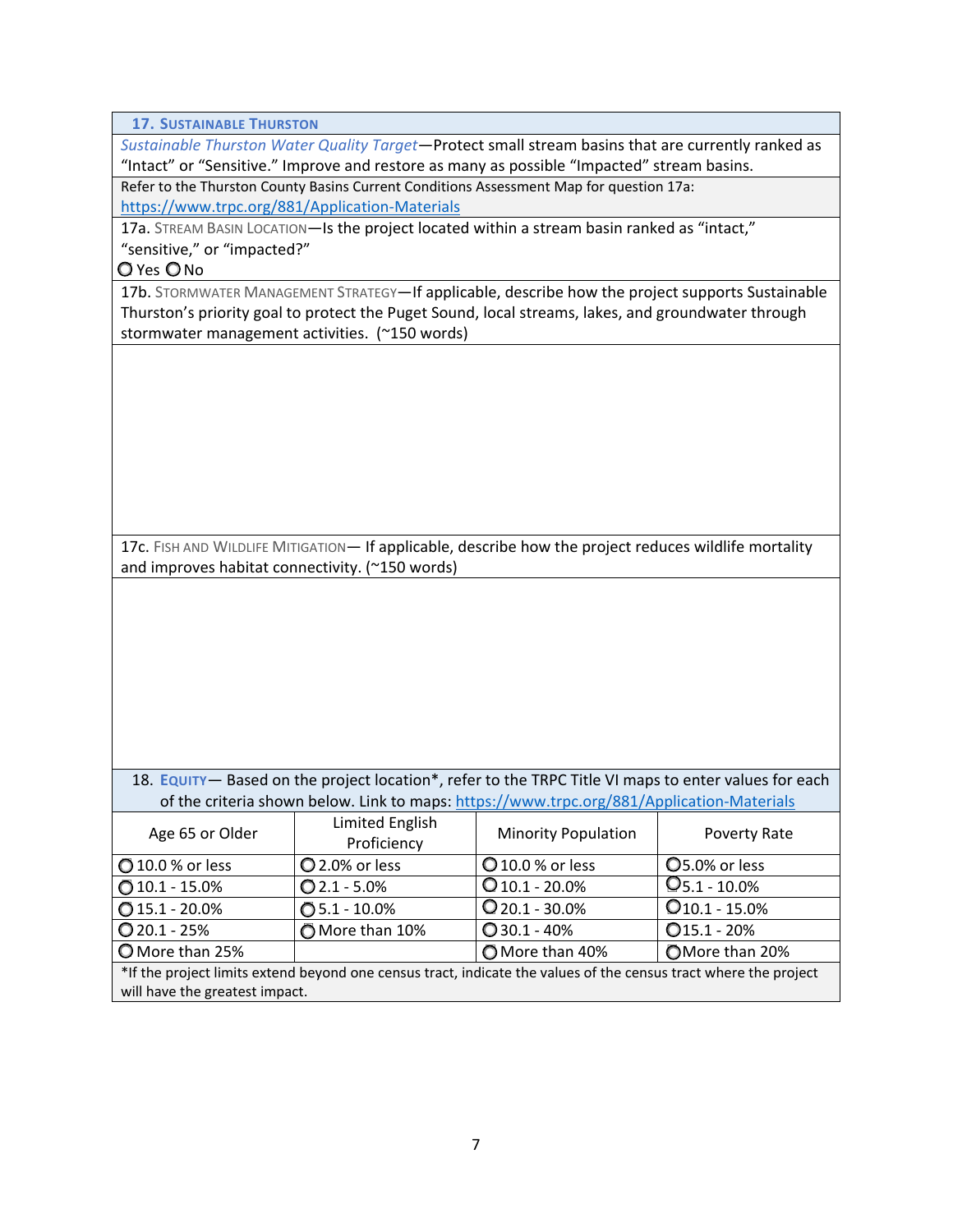If applicable, describe any co-benefits expected from this project such as community wellness and human health, quality of life, placemaking, sustainability education, climate adaptation or mitigation, or hazard mitigation. Please cite relevant local and regional planning documents, where appropriate (~150 words).

**20. OPTIONAL ATTACHMENTS**

**Note:** The total number of attachments to support proposal should not exceed five pages. Please identify the supporting materials that are included in your application.

Vicinity Map

**Photographs** 

Illustrations, cross‐sections, or schematics

Letter of Support

 $\Box$ Other $\_$ 

**21. CERTIFICATION ACCEPTANCE (CA)**

The applicant must have good standing with the WSDOT Certification Acceptance program specified in Chapter 13 of the WSDOT Local Agency Guidelines Manual:

https://www.wsdot.wa.gov/Publications/Manuals/M36‐63.htm

O The applicant is a CA agency O The applicant is partnering with a CA agency

CA Agency

CA Agency Representative

CA Representative Title

 $\Box$ I acknowledge this proposal will be administered by a CA agency.  $\Box$  Date: